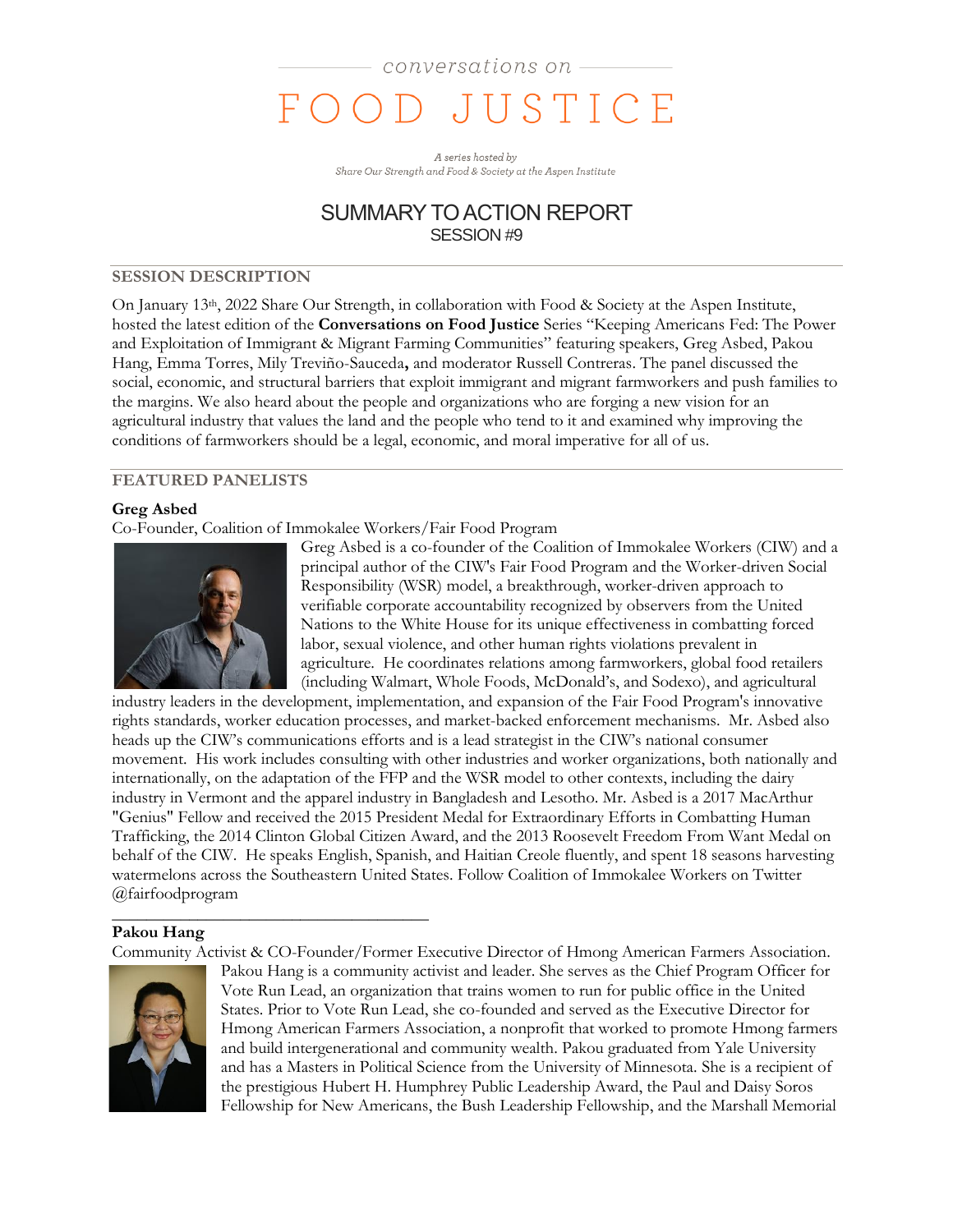A series hosted by Share Our Strength and Food & Society at the Aspen Institute

## SUMMARY TO ACTION REPORT SESSION #9

Fellowship, which strives to bolster trans-Atlantic relations. She also served on the Minnesota Pollution Control Agency's Citizen's Board, the Minneapolis Food Council, and the Saint Paul Farmers Market Board of Directors. Learn more about the efforts of Hmong American Farmers Association by following them on Twitter @hafafarmers

### **Emma Torres**

Founder & CEO, Campesinos Sin Fronteras

 $\frac{1}{2}$  ,  $\frac{1}{2}$  ,  $\frac{1}{2}$  ,  $\frac{1}{2}$  ,  $\frac{1}{2}$  ,  $\frac{1}{2}$  ,  $\frac{1}{2}$  ,  $\frac{1}{2}$  ,  $\frac{1}{2}$  ,  $\frac{1}{2}$  ,  $\frac{1}{2}$  ,  $\frac{1}{2}$  ,  $\frac{1}{2}$  ,  $\frac{1}{2}$  ,  $\frac{1}{2}$  ,  $\frac{1}{2}$  ,  $\frac{1}{2}$  ,  $\frac{1}{2}$  ,  $\frac{1$ 

\_\_\_\_\_\_\_\_\_\_\_\_\_\_\_\_\_\_\_\_\_\_\_\_\_\_\_\_\_\_\_\_\_\_\_\_

\_\_\_\_\_\_\_\_\_\_\_\_\_\_\_\_\_\_\_\_\_\_\_\_\_\_\_\_\_\_\_\_\_\_\_\_



Emma Torres, MSW, is the founder and the Chief Executive Officer of Campesinos Sin Fronteras, a community-based 501 c3 grassroots organization serving farmworker families in the border communities of Yuma County, Arizona. A former migrant farmworker herself, Ms. Torres has more than thirty-three years of public health experience as a migrant health advocate, she holds a master's degree in Social Work and is a UCLA Johnson and Johnson Health Executive Program Graduate. Ms. Torres is one of the pioneers of the Arizona Community Health Worker/Promotora program starting the first CHW program in Arizona in 1987. She has been a strong proponent and advocate of the CHW model as one of the most effective strategies in reaching and serving the low-income

Hispanic and migrant farmworker population. In 2003 and to the present, Mrs. Torres holds a presidential appointment to the US/Mexico Border Health Commission representing the State of Arizona. Follow Campesinos Sin Fronteras on Twitter @campesinossinfronteras

### **Mily Treviño-Sauceda**

Executive Director & Co-Founder, Alianza Nacional de Campesinas, Inc



Mily Treviño-Sauceda is the Executive Director & Visionary/Co-Founder of Alianza Nacional de Campesinas, Inc. She is also known as the founder of the farmworker women's movement in the U.S. since the late 80s. Born in Bellingham, Washington to a migrant farmworker family. She is the third of ten children. She worked in agricultural fields since age eight; in her teenage years became a union worker organizer with the UFW in the 1970s. She organized youth groups through her church. As a single mom, she raised her son "Humberto." Mily co-founded "Mujeres Mexicanas," 1988; Líderes Campesinas, 1992, the first state-based farmworker women's unique grassroots organization advocating on behalf

of campesinas. Was the Executive Director of Líderes Campesinas for over 12 years and became President of Emeritus. In 2011, she co-founded Alianza Nacional de Campesinas, the first national grassroots-based farmworker women's organization. Earned her Masters in Social Sciences: Rural Development, Capacity Building, Women's Leadership, and Oral History. She sits on numerous national boards and advisory councils. Her numerous awards include "100 Heroines of the World," 1998. "Sister of Fire" Award, 2003. The Ford Foundation & NYU award "Leadership for a Changing World," 2004. People Magazine recognized her twice, 2006. Líderes Campesinas honored her 30+ year's distinguished leadership, 2009 & 2018. Cesar Chavez Legacy Award, 2015 & 2018. A Laureate Prize for Women's Creativity in Rural Life, 2016 by World Women Summit Foundation; Novo Foundation's Fourth Cohort of the Movement to End Violence, 2017; the "Ingenuity Award: as Social Progress" by Smithsonian, 2018, and best embody the spirit and work as a Feminist of The Frederick Douglass list of 200, in 2019; Visionary Voice Award by NSVRC, 2019. Follow Alianza Nacional de Campesinas on Twitter @campesinasunite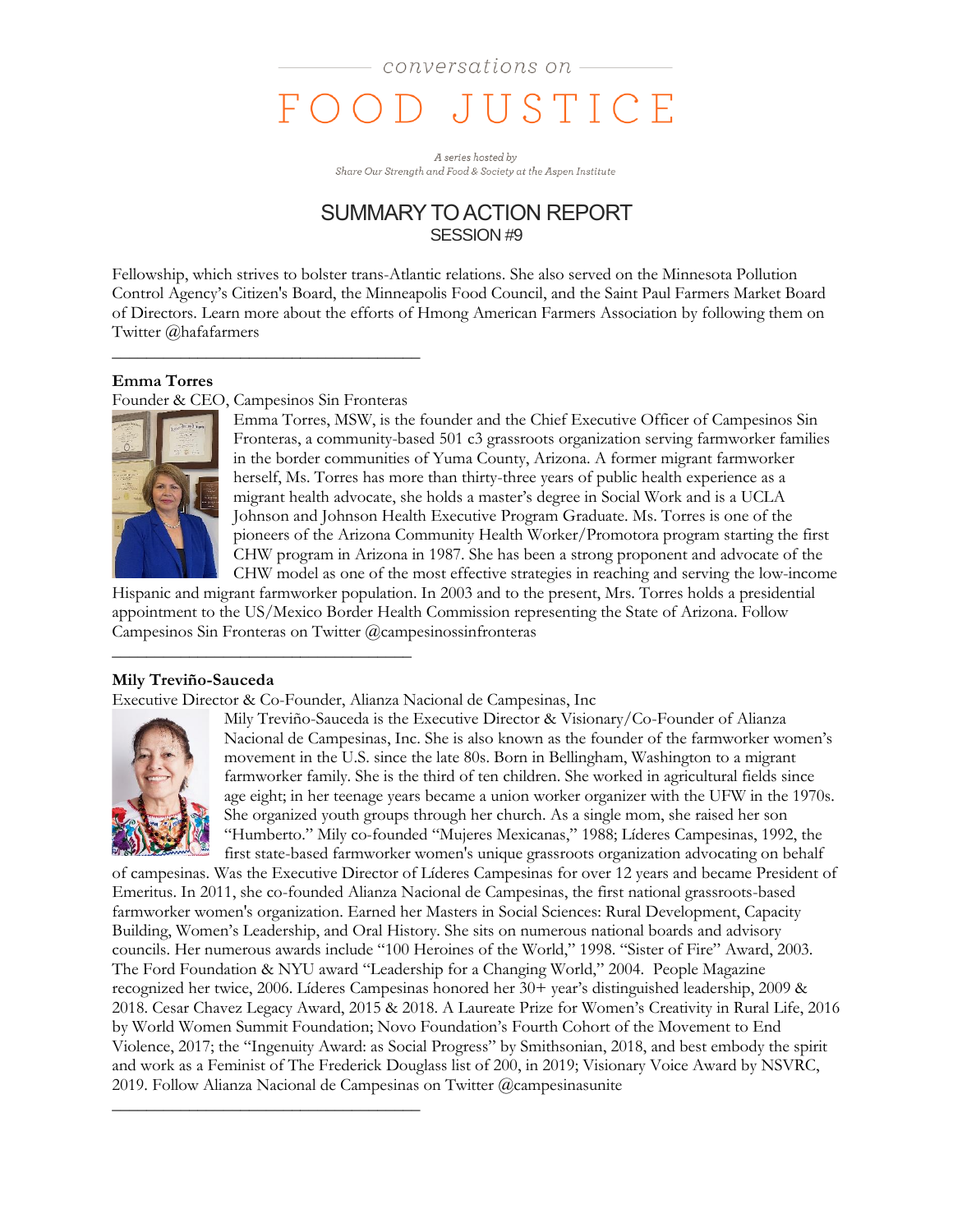A series hosted by Share Our Strength and Food & Society at the Aspen Institute

## SUMMARY TO ACTION REPORT SESSION #9

#### **Russell Contreras** Reporter, Justice and Race, Axios



 $\overline{a}$ 

Russell Contreras is the Race and Justice Reporter at Axios covering the policies and agencies at the heart of the administration of justice and how it impacts people of color. He is also the co-author of the Axios Latino newsletter — a partnership with Axios and Telemundo. Before coming to Axios, he was a member of the race and ethnicity reporting team at The Associated Press. He's worked for the Boston Globe and the Albuquerque Journal. A graduate of the University of Houston in History and English, Contreras later attended Columbia University's School of the Art where he earned an MFA in nonfiction creative writing. He is currently working on a book

about JFK and Latinos. He lives in Rio Rancho, New Mexico. Follow Russell Contreras on Twitter @RussContreras

### **SUMMARY AND KEY TAKEAWAYS**

Immigrant and migrant farmworkers play a critically important role in putting food on our nation's tables, making up an estimated 73% of the agricultural workforce in the United States today. Despite this outsize role in shoring up the national food supply, food insecurity is endemic in the migrant farming community: one recent study of Georgia farmworkers found that 63% of migrant and seasonal workers surveyed struggled to feed themselves and their families, and another in Northern California revealed that farmworkers—particularly those that are undocumented—depend on emergency food as their main food source. The National Agricultural Workers Survey published in 2018 by the US Department of Labor found that 71% of farmworkers reported an annual salary of less than \$30,000 per year<sup>1</sup>. Wages this low make it difficult for farmworkers to afford sufficient and healthy food. The US does provide social safety net programs like the Supplemental Nutrition Assistance Program (SNAP), but farmworkers face difficulty in accessing these programs. Immigration status, misinformation, lack of transportation, geography, and unstable living arrangements, pose as barriers to accessing food assistance.

Immigrant and migrant farmworkers face extraordinary barriers to economic mobility, and they are often rendered invisible by institutions with the power to address unequal and exploitative working conditions. Undocumented workers—who make up approximately 50% of the farm labor workforce—are particularly vulnerable, as they live under the constant threat of arrest and family separation, all while working in extremely difficult and oftentimes dangerous conditions that have only been made more so by the COVID-19 pandemic and the ravages of climate change. The pandemic has greatly disrupted the food supply and supply chains. Farmworker roles are essential to our food supply but workers are unable to shelter in place, face higher occupational hazards, and low health insurance rates. In tandem with the pandemic farmworkers also experienced heatwaves and wildfires, which have drastically changed the landscape of farming. As panelist Pakau Hang noted, climate change exacerbates uncertainty, and every year more and more farmers are leaving because of heat and pollution making it unbearable to work. In areas like Arizona, it

<sup>1</sup> *Data from the 2017-2018 National Agricultural Workers Survey*. NATIONAL CENTER FOR FARMWORKER HEALTH. (2021). Retrieved January 19, 2022, from http://www.ncfh.org/naws-fact-sheet.html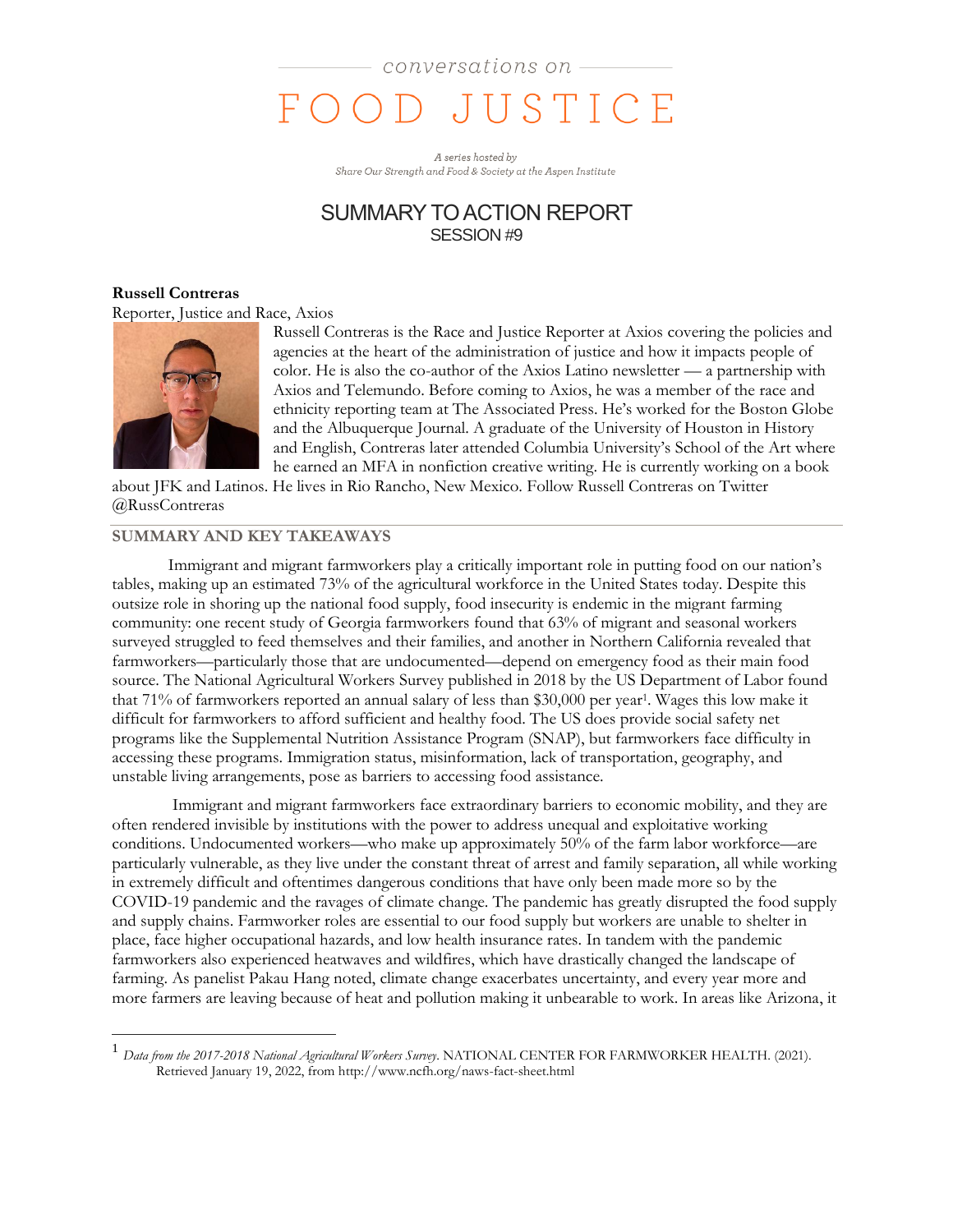A series hosted by Share Our Strength and Food & Society at the Aspen Institute

## SUMMARY TO ACTION REPORT SESSION #9

is not uncommon for temperatures to reach 100 degrees but they are seeing temperatures upwards of 125 degrees.

The conditions farmworkers experience is unjust. With undocumented farmworkers making up a large majority of the farm labor workforce, they are not protected by US labor laws<sup>2</sup> . They live in an environment of fear and uncertainty. Panelist Emma Torres explained that workers don't have the security of a home. Panelist Mily continued, "There are no health benefits for farmworkers. There's no medical plan, so if they get sick, they face housing issues or work issues, farmers are not even part of the Fair Labor Act". Female farmworkers face greater disparities, they earn less than male co-workers, and often experience harassment, assault, and rape. There is no way for farmworkers to report the abuses they are facing every day. If they speak up, there is fear of not having a job the next season and threats of immigration showing up where they live. Panelist Greg Asbed spoke about the gridlinefarmworkers' constant and persistent feeling of powerlessness in their work and its contributions to mental health challenges.

The US provides an H-2A visa program for Temporary Agricultural Workers as a way for immigrants to legally perform short-term farm labor<sup>2</sup> . In the fiscal year 2020, approximately 275,000 workers were granted visas, up roughly 17,000 from the previous year, but this only accounts for 4% of the farm labor that is needed<sup>3</sup>. This is not nearly enough and the policies around the application and use of these visas are challenging. Policies need to be addressed to protect workers from abuses, discrimination, and food insecurity. As consumers, we play a huge role in controlling the food system. We live in a food world where we value profit over people. We need to use our purchasing power and our right to vote to advocate for farmworkers who deserve justice. Without ameliorating these injustices, we risk a failed food supply.

#### **RESOURCES**

Article: [Farmworkers, Most Undocumented, Become 'Essential' During Pandemic](https://www.nytimes.com/2020/04/02/us/coronavirus-undocumented-immigrant-farmworkers-agriculture.html)



*Immigrant field workers have been told to keep working despite stay-at-home directives, and given letters attesting to their "critical" role in feeding the country.*

Documentary: [Harvest of Shame](https://www.imdb.com/title/tt0322505/)



 $\overline{a}$ 

*In this CBS News Production broadcast from 1960, Edward R. Murrow points out the plight of migrant farmworkers in America. Topics range from the harsh living conditions, endless travel, low wages, and poor opportunities for their children.* 

Report: [Migrant and Seasonal Farmworker Food Insecurity: Prevalence, Impact, Risk Factors, and Coping](https://pubmed.ncbi.nlm.nih.gov/25923396/)  **[Strategies](https://pubmed.ncbi.nlm.nih.gov/25923396/)** 

*In the United States, nearly 15% of the general population is considered food insecure; ethnic minorities, particularly Latinos, experience disproportionately higher rates. Food insecurity is particularly endemic among the migrant and seasonal farmworker population. This article systematically reviews current knowledge related to the prevalence of food insecurity among migrant and seasonal farmworkers. The impact, risk factors, and coping strategies of food insecurity are also presented.* 

<sup>2</sup> FWD.us. (2021, November 12). *Immigrant farmworkers and America's food production - 5 things to know*. FWD.us. Retrieved January 18, 2022, from https://www.fwd.us/news/immigrant-farmworkers-and-americas-food-production-5-things-to-know/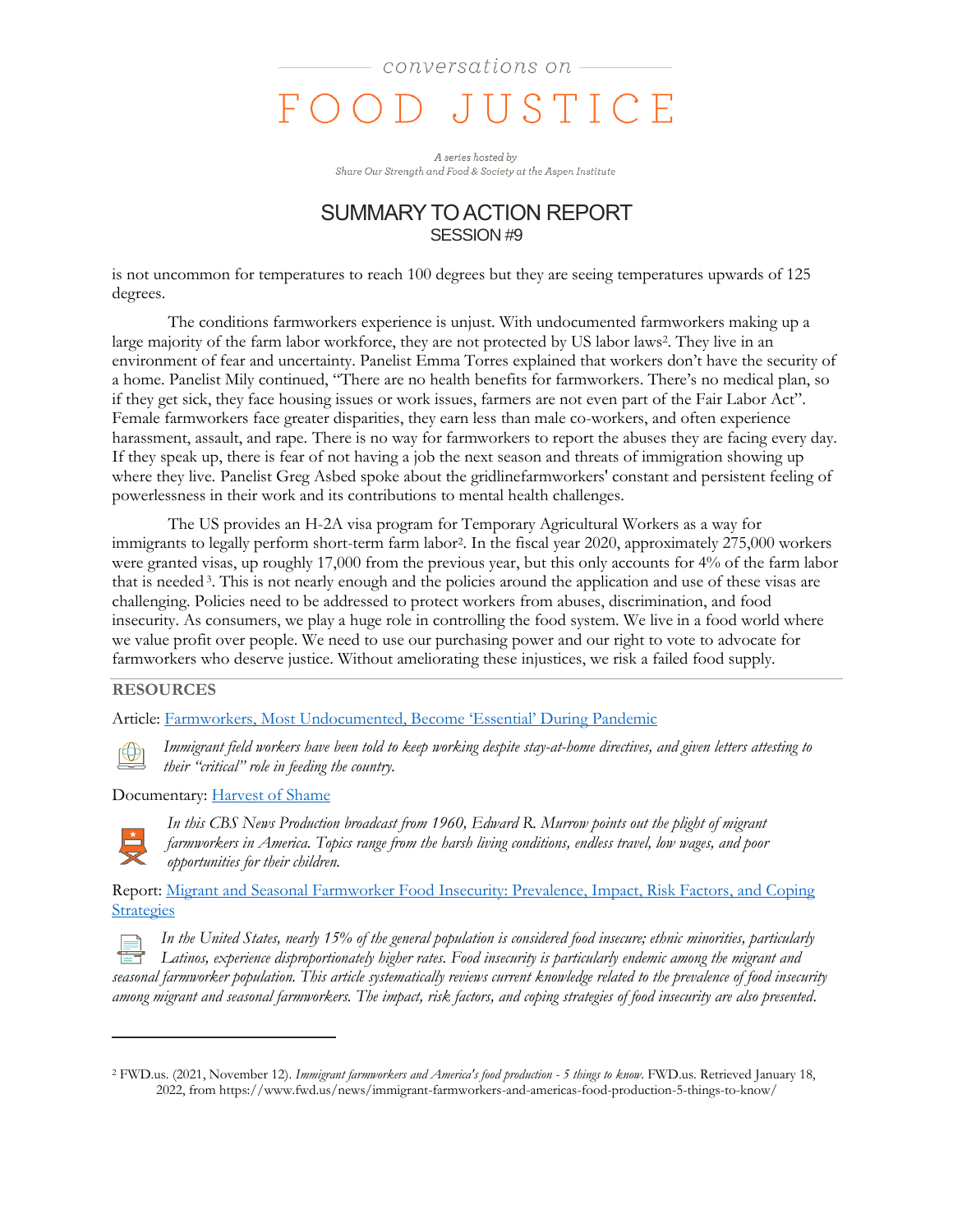A series hosted by Share Our Strength and Food & Society at the Aspen Institute

# SUMMARY TO ACTION REPORT SESSION #9

*The authors argue for targeted social work efforts at mezzo- and macrolevels and make recommendations aimed at the prevention and amelioration of food insecurity.*

Article: [Meet the Workers who put Food on America's Tables](https://www.theguardian.com/environment/2021/may/13/meet-the-workers-who-put-food-on-americas-tables-but-cant-afford-groceries)- but Can't Afford Groceries

*Undocumented immigrants are doing the backbreaking farm work that keeps the US food system running but struggle to feed their families*

Article: [How much would it cost consumers to give farmworkers a significant raise?](https://www.epi.org/blog/how-much-would-it-cost-consumers-to-give-farmworkers-a-significant-raise-a-40-increase-in-pay-would-cost-just-25-per-household/)

*A blog post by the Economic Policy Institute explores how much it would cost for each household in America to give farmworkers a more livable wage.* 

Article: [Immigrant Farmworkers and America's Food Production: 5 Thinks to Know](https://www.fwd.us/news/immigrant-farmworkers-and-americas-food-production-5-things-to-know/)

 $\bigoplus$ *For decades, immigrant farmworkers have helped feed America. But the agriculture industry faces a chronic labor shortage that has been exacerbated by the COVID-19 pandemic, and the conditions for and rights of farmworkers and their families must be improved. The critical importance of farmworkers, including undocumented immigrants, has never been clearer. Modernizing the temporary visa program, and establishing a pathway to citizenship for long-term undocumented agricultural workers, is urgently needed to protect farmworkers and their families and ensure the future of America's essential agriculture industry.*

Article: [Who Feeds the Farmworkers?](https://www.greenamerica.org/building-people-first-economy/who-feeds-farmworkers)



*Immigrants and migrant workers are overwhelmingly the people responsible for getting food from fields onto American plates. When they don't make enough money for their food, communities create solutions.*

## **CALL TO ACTION LIST**

People often ask, what is the next step? If there is a right way to take the step, or if there is a formula. There is not, but we can all do something. Individual actions suggested by the panelists include the following:

- Consumers are powerful in the food market system. Support the farmworkers by purchasing your food from co-operatives or farms. To find your local community-supported agriculture (CSA), check out [Local Harvest.](https://www.localharvest.org/)
- Demand more justice for farmworkers. Hold elected officials at every level accountable for supporting immigration rights, labor laws, and better protections for immigrant and migrant farmworkers.
- Get involved! Partner with organizations, like the  $Fair Food Program$  to advocate for farmworker</u> justice or help farmworkers register to vote.

We hope you will continue the conversations in your organizations and your community! Please do not hesitate to let us know how you are keeping the conversations going or if you have thoughts or topics you would like to hear in the future. Reach out to us at [foodjustice@strength.org](mailto:foodjustice@strength.org) Learn more about the initiative at<https://www.shareourstrength.org/conversations-on-food-justice>